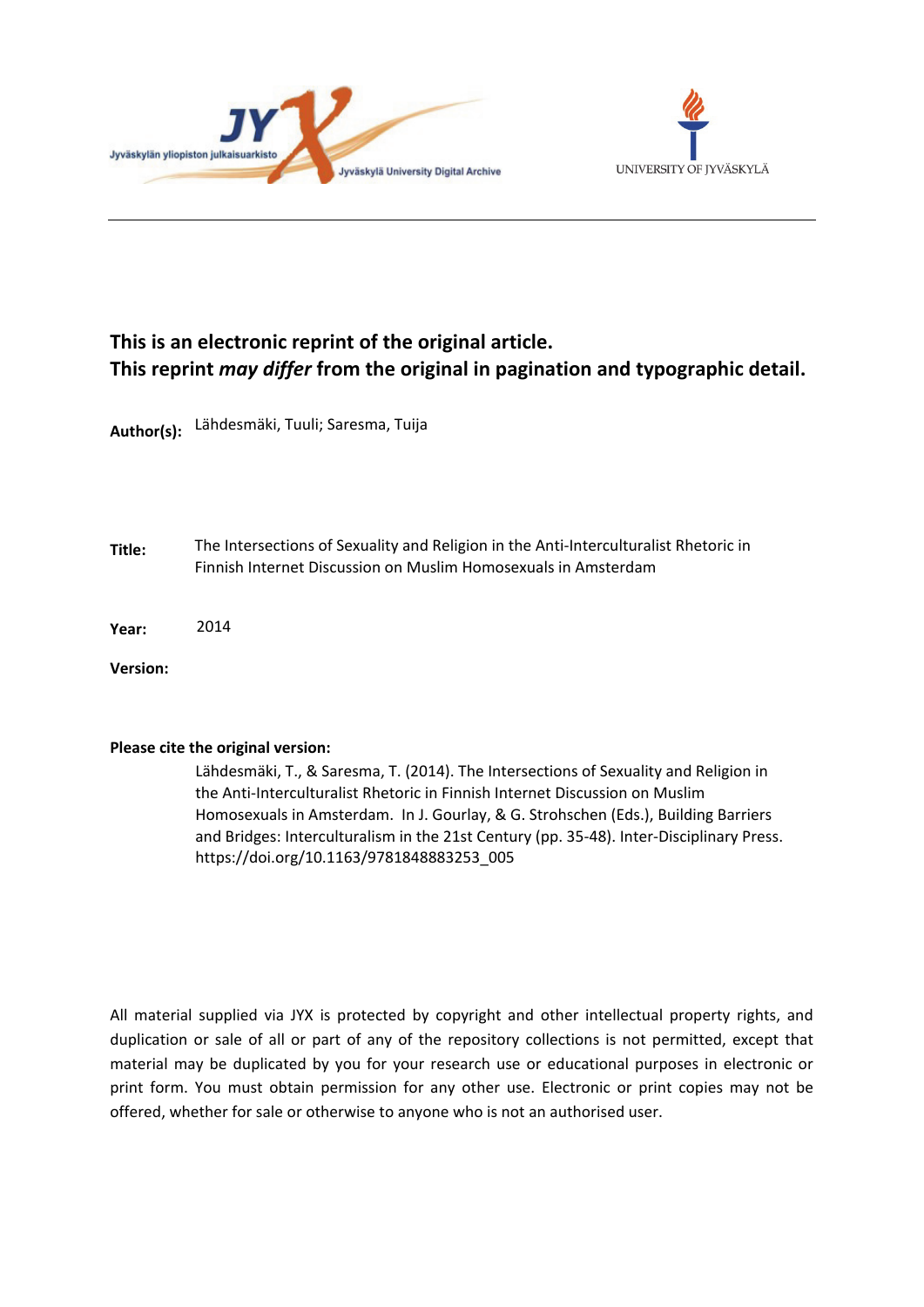## **The Intersections of Sexuality and Religion in the Anti-Interculturalist Rhetoric in Finnish Internet Discussion on Muslim Homosexuals in Amsterdam**

## *Tuuli Lähdesmäki and Tuija Saresma*

#### **Abstract**

In recent decades, Europe has faced the rise of nationalist populist movements objecting to increased immigration, cultural pluralisation, and interculturalism in European societies. Public discussion on interculturalism have often focused on the encounters of – and the wrangles with – migrants and local people and their diverse values. The members of anti-immigrant movements commonly object to cultural pluralism and intercultural practices and foster 'traditional', 'Western', and 'national' values. The discourse influenced by conservative ideologies also often embraces traces of xenophobia, homophobia, and misogyny. In this paper, we ask how and why interculturalism is opposed in populist discourses. Focusing on identity formations we ask how the groups of 'us' and 'others' are produced, and analyse the rhetorical means used in demonizing others. Intersectionality as the critical recognition of hierarchically organized and constantly negotiated identity categories, such as gender, ethnicity, sexuality, social class, and religion, is our key methodological concept in analysing the complexity of the meaning-making processes in populist discourses. As our case, we analyse an article on Muslim homosexuals in Amsterdam, published in the widely read Finnish newspaper *Helsingin Sanomat* (3 March 2013), and the vivid discussion that followed in the online discussion forum of the newspaper. The paper demonstrates that notions of gender and sexuality are topics which can be flexibly utilized in populist discourses. On the one hand, the populist discourses are often profoundly heteronormative, fostering the idea of nuclear family, traditional gender roles, and hierarchical gender binarity. On the other hand, they may explicitly support gender equality and gay rights when the values promoted in the discourse are facing 'a bigger threat': immigration and Islam. In this case, the populist discourse can even aim to rhetorically normalize homosexuality and gender equality as an indication of developed Western rights and civilized values.

**Key Words:** discourse analysis, gender, ethnicity, homosexuality, immigration, interculturalism, intersectionality, Islam, populism, religion, rhetoric.

# **\*\*\*\*\***

### **1. Introduction: the polarization of public discussion on immigration**

 In recent decades, Finland, among other European societies, has faced the rise of nationalist populist movements and political parties objecting to the increased immigration, cultural pluralisation, and loosening of so-called traditional values. In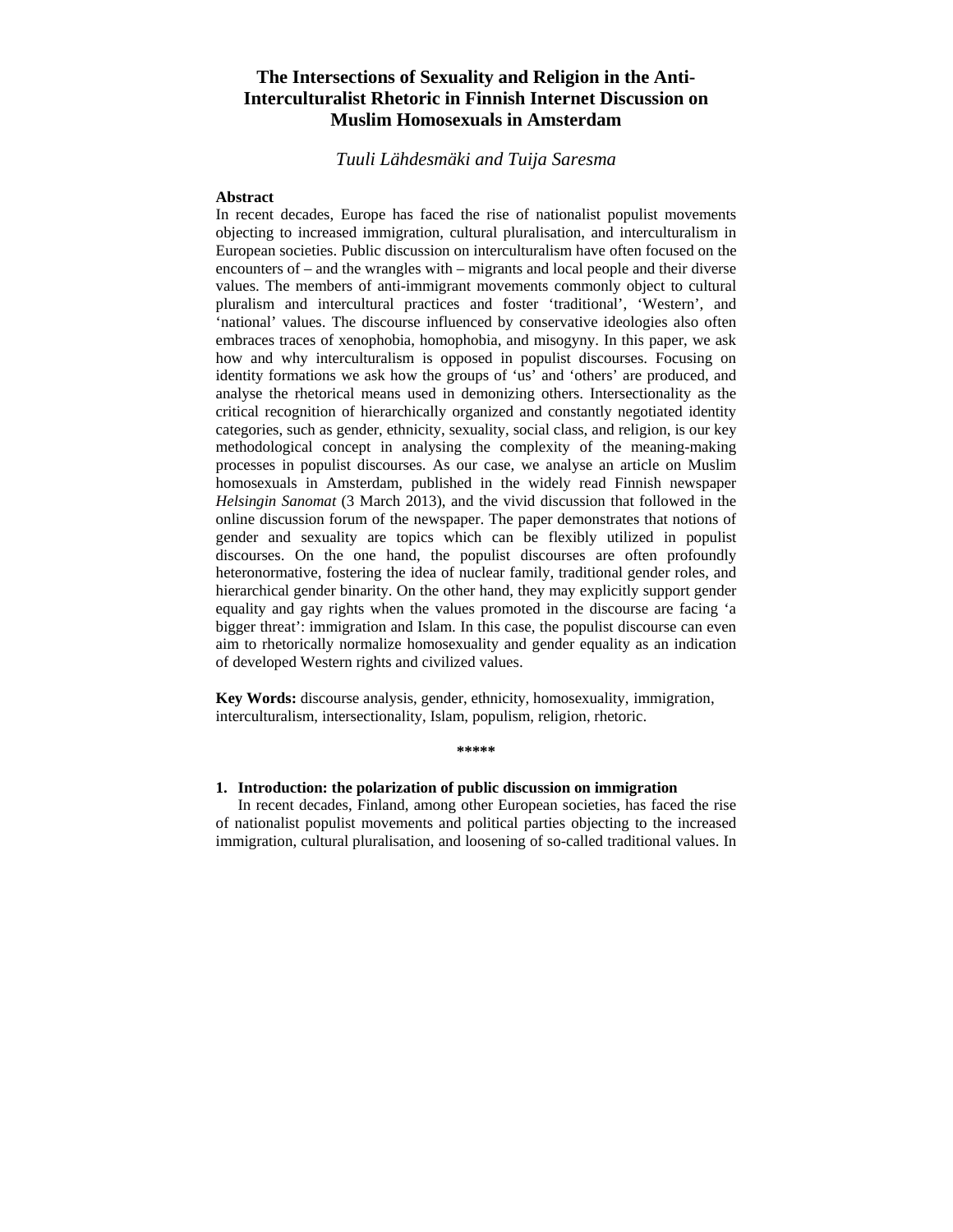#### *Intersections of Sexuality and Religion in the Anti-Interculturalist Rhetoric in Finnish Internet Discussion on Muslim Homosexuals in Amsterdam \_\_\_\_\_\_\_\_\_\_\_\_\_\_\_\_\_\_\_\_\_\_\_\_\_\_\_\_\_\_\_\_\_\_\_\_\_\_\_\_\_\_\_\_\_\_\_\_\_\_\_\_\_\_\_\_\_\_\_\_\_\_\_\_\_\_*  2

Finland, the rise of a populist climate is related to the success of Perussuomalaiset (The Finns Party), established in 1995.<sup>1</sup> The party has increased its popularity in each parliamentary election, gaining a major victory in 2011 by receiving 19.05 % of the vote. Despite the moderate immigration figures and relatively homogenous and monocultural Finnish society<sup>2</sup>, nationalist, 'immigration critical', or antiimmigration minded views have gained ground and prominence in public and political debates during the past decade.

 Populism in general has a deeply ambivalent nature. Several scholars have emphasized that it lacks a solid core or a common ideology.<sup>3</sup> Instead of a specific ideology, scholars have considered rhetoric as the cornerstone of populism: rhetoric constructs and mobilizes the populist movements and is thus performative and functional.<sup>4</sup> Populist rhetoric is often described as relying on affective, emotive, and metaphoric language; polarization; simplification; stereotypification; vague expressions; and perceiving threats, faults, and enemies.

 Immigration and multiculturalization are common topics in populist public and political discussions. These discussions often focus on the threats considered as outcomes of the multiculturalization of societies and the conflicts between immigrants and local people and their cultures. In populist claims, the objection to immigration and multiculturalization is commonly intertwined with the eagerness to protect and foster traditional, national, and 'Western' values. Some of the populist claims embrace xenophobia, homophobia, and misogyny. These discriminatory views are however hidden in traditionalist and nationalist discourses and the rhetoric of 'immigration criticism'<sup>5</sup>, in which seemingly neutral expressions are favoured. This rhetorical mechanism enables discussing 'others' using a vocabulary that veils the prejudiced or racist connotations.

 In addition to public discussions, multiculturalism has been the topic of many recent critical academic investigations. It has been criticized e.g., for emphasizing boundaries instead of their blurring, and for focusing mainly on ethnic and national issues instead of paying attention to the multisectional diversity within societies. Critics have preferred to discuss the contemporary diversity and its governance using the term 'interculturalism'. Due to the discursive nature of politics, political innovations are always conceptual and conceptual changes embody politics.<sup>6</sup> The concept of interculturalism signifies both a political innovation and a conceptual change in diversity policies. It emphasizes dialogue as a means for understanding and respecting the difference. Dialogue is by definition not just a negotiation between differing opinions: its aim is 'to achieve a new understanding as a foundation for thinking and action'.7 Dialogue does not, however, presume harmonious agreement. In dialogue, the difference of opinion may be a key factor in opening up new points of view. Difference and dialogue are operationalized in the policies and discourses of interculturalism as a means for a tolerant multicultural society. Departing from this ideal of interculturalism, the public 'dialogue' on the encountering of cultures, values, and people does not always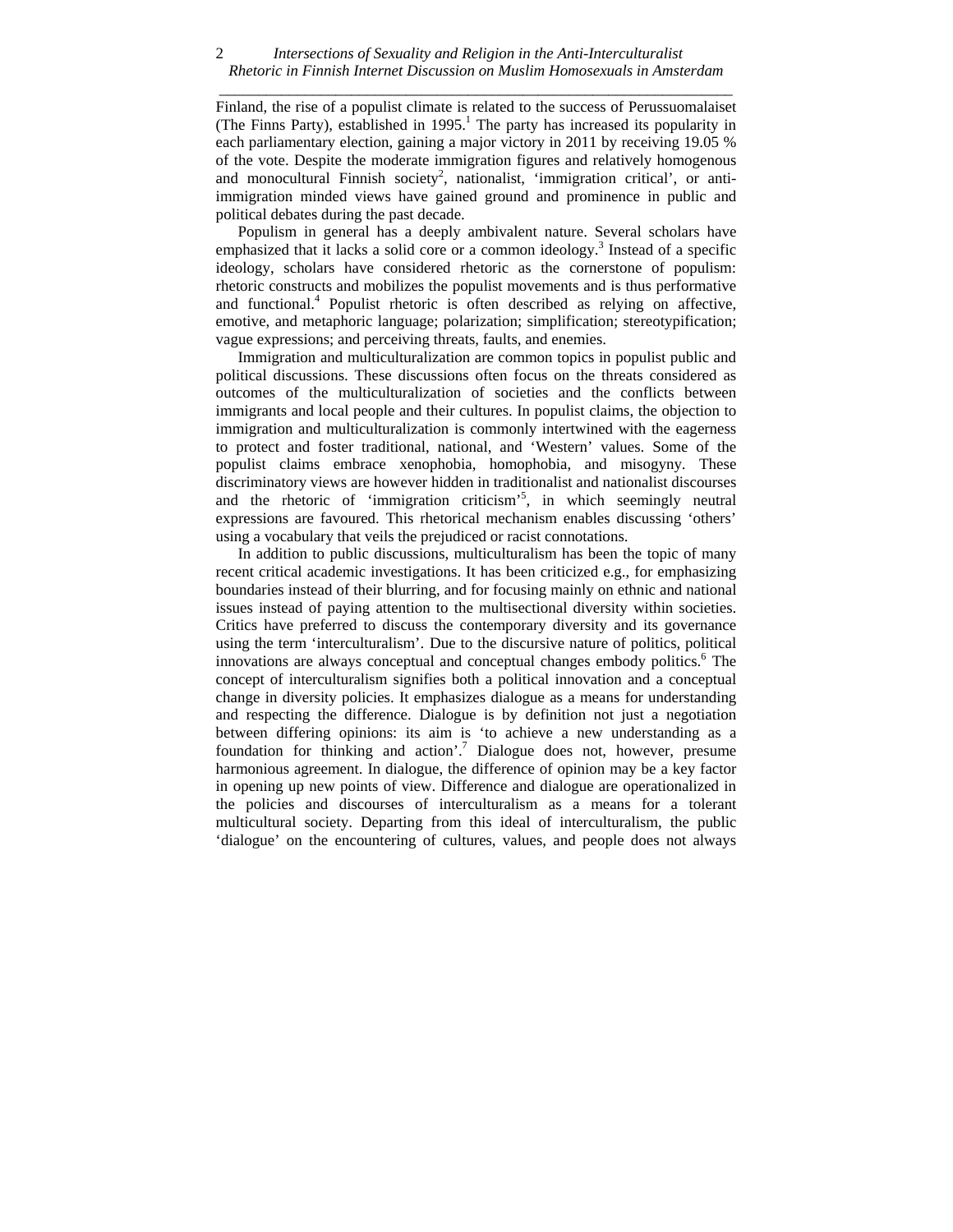broaden the understanding of difference. Particularly the anonymous online discussions on intercultural policies and practices have, on the contrary, reinforced black-and-white argumentation, stereotypification, discriminating expressions, and aggressive rhetoric.<sup>8</sup>

 The ideal of a dialogue in intercultural encounters is the starting point of this paper. What is the outcome of an online 'dialogue' on intercultural conflicts? How are the groups of 'us' and 'others' produced in the dialogue, and to what aims? How is the dialogue on intercultural encounters intertwined with notions of gender, sexuality, and religion? Intersectionality as a critical recognition of hierarchically organized and constantly negotiated identity positions is our key theoretical concept. The investigation focuses on a restricted case study: an article on Muslim homosexuals in Amsterdam published in a Finnish newspaper *Helsingin Sanomat*, and the vivid discussion that followed on the discussion forum of the newspaper. The analysis demonstrates how identity positions, such as sexuality and religion, intersect in public discussions.

#### **2. Intersectionality as a critical method of analyzing populist discourses**

 Intersectional categories of gender, race, and social class first became the focus of research in black feminist thought.<sup>9</sup> In feminist theory, it has become almost impossible to talk about gender without discussing its connections with sexuality, class, and ethnicity.<sup>10</sup> The concept of intersectionality emphasizes the situation of individuals in changing hierarchical positions of power: the male is often comprehended as higher in the hierarchy than the female; however a black male might be lower than a white female; and the setting becomes even more complicated when more differences, such as social class, sexuality, or religion, are taken into account.

 Although intersectionality has been discussed extensively in feminist theory, the empirical implications of the concept demonstrate the challenges of deciding which categories are relevant at the given time. While ethnicity and race, especially whiteness, have been analyzed in relation to populist discourses<sup>11</sup>, gender and populism remain under-researched areas<sup>12</sup>. Like gender, issues of sexuality have not yet been the focus of studies on populist discourses.<sup>13</sup>

 Intersectionality as the critical recognition of hierarchically organized and constantly negotiated identity positions is the key methodological concept in our analysis of the complexity of the meaning-making processes in populist discourses. Our aim is to analyze how the categories of gender, sexuality, and religion function *together* and produce each other performatively.<sup>14</sup> Some of the categories are defined as cultural and others as 'inborn', but despite their differences, they function simultaneously as essential building blocks of individual identities and experiences of belonging in the society. The challenge for the research is to take into account all the relevant positions and the performative power of the researcher in categorizing, analyzing, and contextualizing the findings. We aim to answer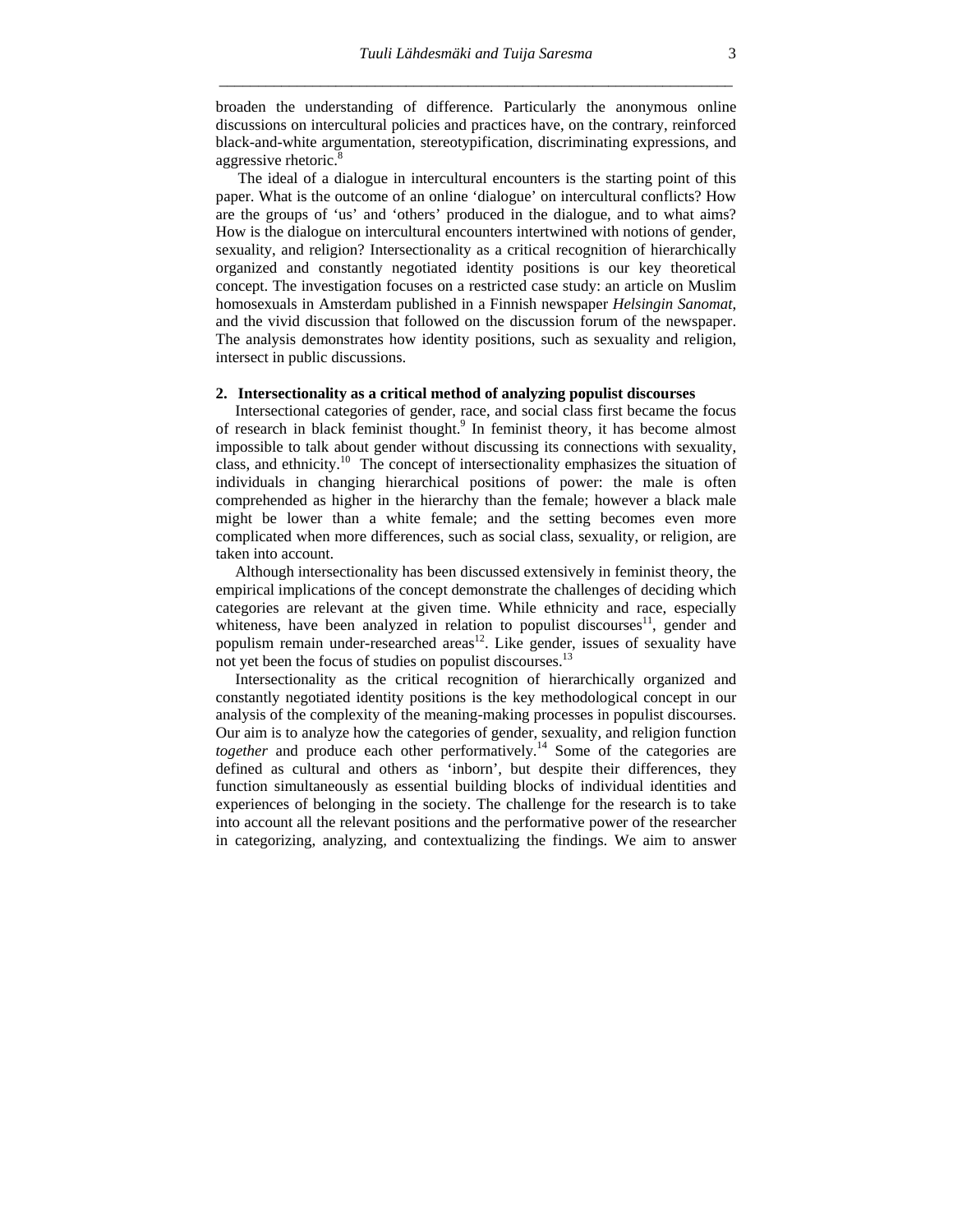*\_\_\_\_\_\_\_\_\_\_\_\_\_\_\_\_\_\_\_\_\_\_\_\_\_\_\_\_\_\_\_\_\_\_\_\_\_\_\_\_\_\_\_\_\_\_\_\_\_\_\_\_\_\_\_\_\_\_\_\_\_\_\_\_\_\_*  these challenges by investigating how the intersecting hierarchical positions of power are constructed in the populist anti-immigration discussion.

#### **3. Analysis of print and online texts on Muslim Homosexuals in Amsterdam**

 Despite the extensive interest among scholars in the development and emergence of radical right-wing populist parties, surprisingly little attention has been given to the role of non-party groups in facilitating populism as a broader phenomenon.<sup>15</sup> In this paper, we have chosen to focus on civic activity outside party politics. Blogs and online discussion fora are central sites for contemporary civic debate<sup>16</sup>, although traditional print media and television are still influential in shaping public opinion. Our analysis focuses on the combination of these two media: a newspaper article and an online discussion on the topic.

 What follows is a summary of the article, discussed from an intersectional point of view. The article 'The downside of liberalism in the Netherlands' by the journalist Kaisa Viitanen was published in the Sunday supplement of the leading newspaper in Finland, *Helsingin Sanomat* in March 3, 2013.<sup>17</sup> In the headline and the introductory chapter, the flip side of the liberalist Netherlands is portrayed with strong expressions: In this liberal gay paradise, 'the gender-neutral marriage was legalized a long time ago, and now even Muslim gay men dare to come out of the closet'. However, 'lately gays have been beaten on the streets of Amsterdam. They are threatened by young men with Moroccan background claiming that by doing this they obey the instructions of the *Quran*.'

 In the rhetoric of the article, the threat to the tolerant Western democratic country comes from outside. Echoes of romantic Orientalism are heard when sketching the setting of the article in a lively manner:

> Shining sweat and swinging pelvises. The famous Amsterdam concert hall, located in a former church, has changed into an oriental party Mecca, the Paradiso. DJ's are tooting Turkish music in three halls. Devout dervishes spin at the main stage until their gowns suddenly unwind exposing tanned dancer bodies.

> The dark haired male audience bursts with enthusiasm, some whistle in the manner of Arab women, waving their palm in front of their mouth.<sup>18</sup>

 With these exotic images, the dichotomy between 'us' and 'them' – the undertone throughout the story  $-$  is created. The demarcation line is constructed between the liberal 'us' and the intolerant Muslim 'them' by emphasizing the liberal atmosphere of the 'gay capital of Europe' with its Pride parades and active party scene, and the change that took place with the increasing immigration of Muslims. Now  $-$  as the article has it  $-$  the members of the sexual minorities feel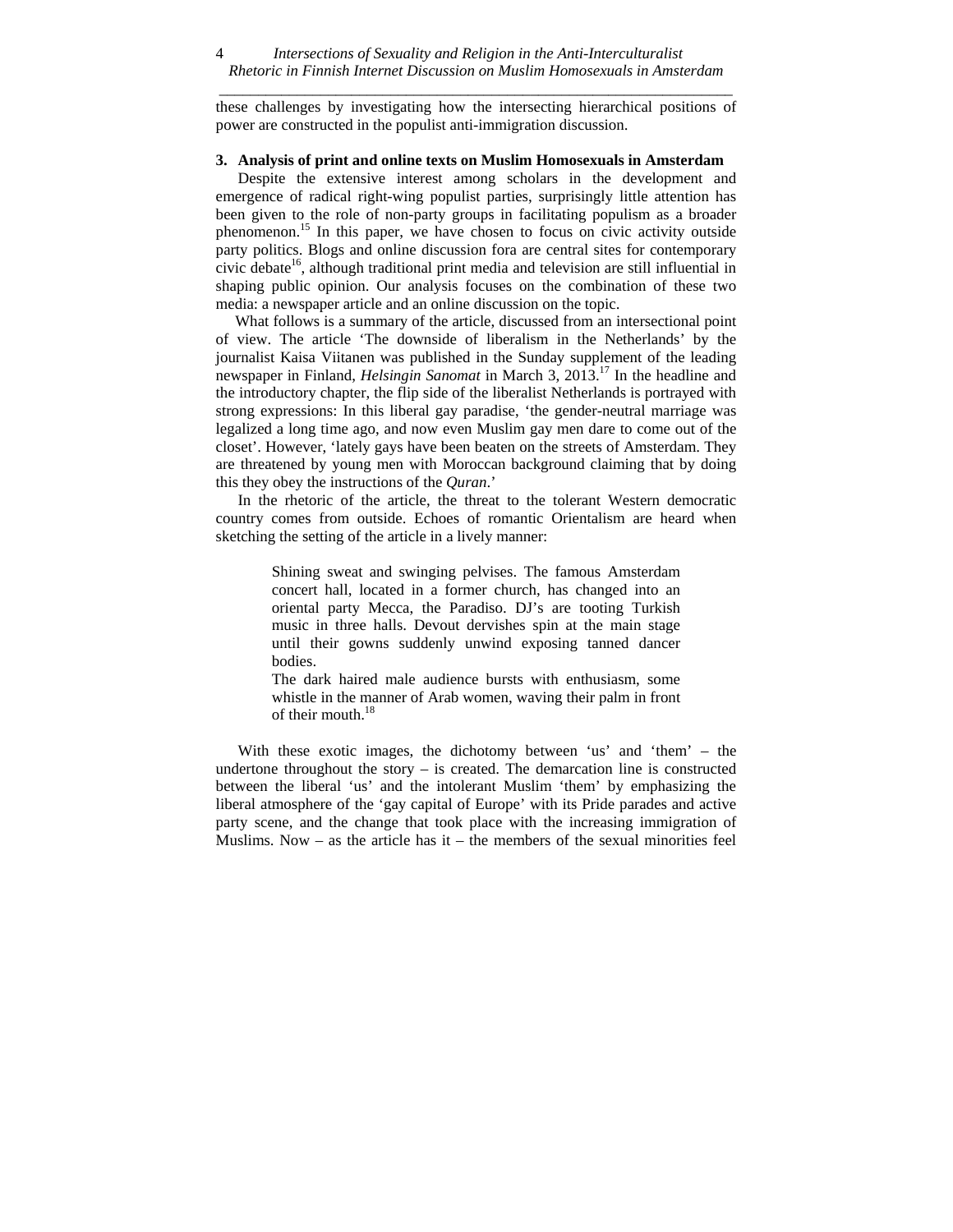threatened, the statistics show increased harassment, and tourists belonging to sexual minorities are warned not to walk hand in hand.

 In the article, the perpetrators behind the increasing violence and threat are '[y]oung men between 17 and 24 years, born in the Netherlands but with Moroccan background'. It is claimed that harassment has led to a change in national politics: the members of sexual minorities have moved from the left to the right and 'the far right leader' Geert Wilders has claimed that he wants to make the Netherlands the 'safe haven for gay people'.

 The writer of the article places the Muslim gay people living between two cultures in a difficult situation where they fall between the polarized value positions of the liberal West and the *Quran*-led fundamentalism. According to the interviews by the journalist, most of the Muslim gays in Amsterdam do not feel threatened: 'It seems that street violence is not as big a problem for the Muslim gay people as it is to the white Dutchmen'. The reason for this is simple: 'most Muslim gays still live in the closet'. According to the article, a change is, however, about to happen. 'The Muslim population of the Netherlands is debating about its opinions on sexual minorities and women's rights.' The story about the change of attitudes ends with a return to the gay disco, where 'the Muslim, Jewish, Hindi, Christian, and atheist people surrender to the swinging Turkish rhythm the DJ toots'.

 Ninety-one comments were posted as a response to the article on the web site of *Helsingin Sanomat*. The intersectional rhetoric of the comments was investigated with qualitative content analysis. The themes of homosexuality and religion permeated practically all of the comments. They were never discussed explicitly in relation to e.g., heterosexuality, but the writers of both the article and most of the comments positioned themselves as straight and the homosexuals as their others.<sup>19</sup> Similarly to the conjectural heterosexuality of the debaters, the male gender was presupposed for both the debaters and the homosexuals in Amsterdam. Religion as a theme permeated the discussion dealing with Muslim gays. It was however tackled in a more subtle way than homosexuality, bringing forth the differences in religious attitudes and the questions of secularization and loss of traditional values.

In the content analysis, the comments<sup>20</sup> were divided into six thematic categories: 1) party politics, 2) tolerance, 3) aggression, 4) defending or attacking certain named individuals, 5) culture/civilization, and 6) gender. Most comments fell into the three first mentioned categories and they will be analyzed next in relation to the intersections of homosexuality and religion. $21$ 

#### A. Finnish party politics

 Even though the article discussed the situation of Muslim homosexuals in the Netherlands, the most common topic in the online discussion focused on Finnish party politics. All parties in the Finnish Parliament and their attitudes towards immigrants and homosexuals were drawn to the discussion. However, the discussion polarized between the debaters supporting The Finns Party and those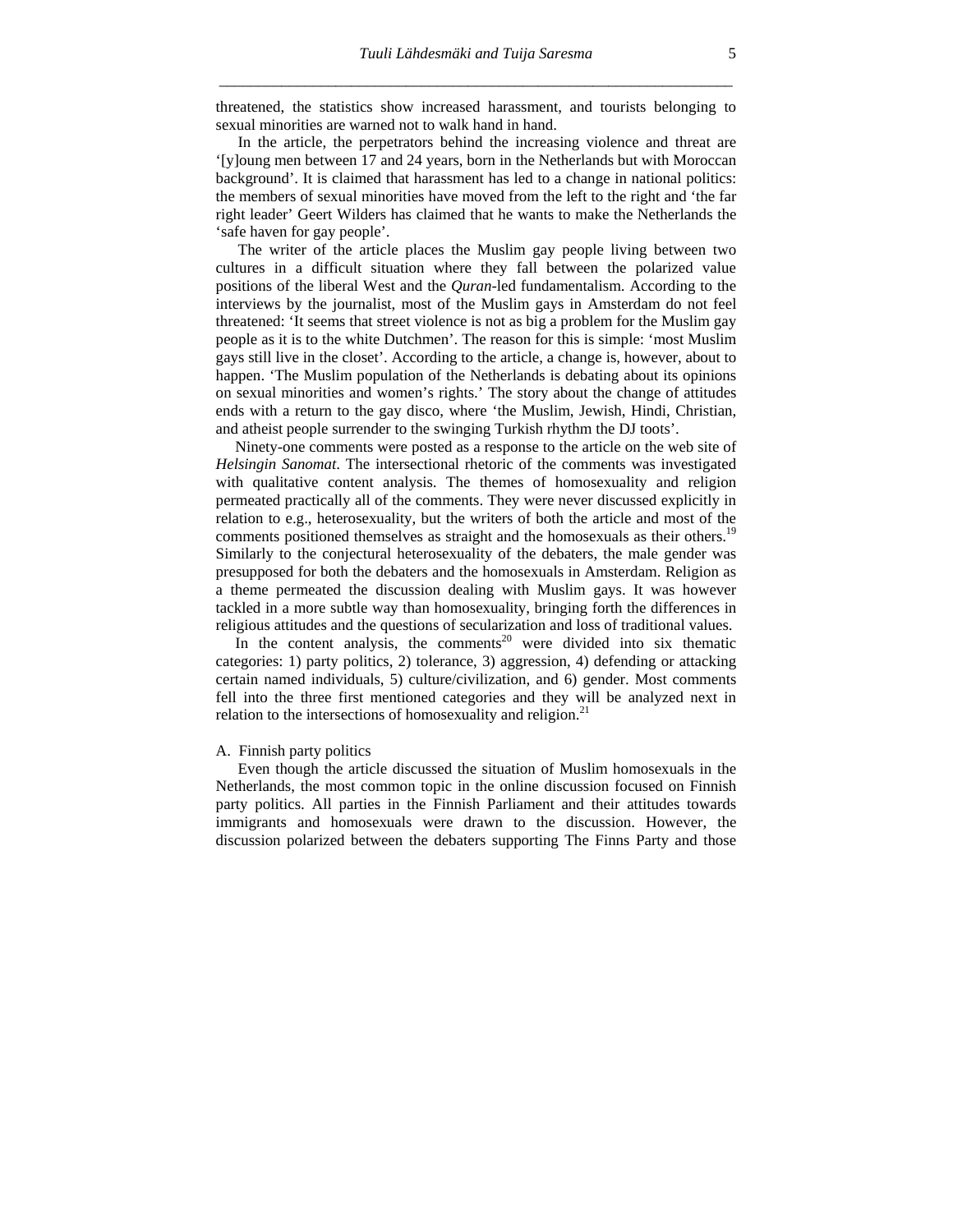#### *Intersections of Sexuality and Religion in the Anti-Interculturalist Rhetoric in Finnish Internet Discussion on Muslim Homosexuals in Amsterdam \_\_\_\_\_\_\_\_\_\_\_\_\_\_\_\_\_\_\_\_\_\_\_\_\_\_\_\_\_\_\_\_\_\_\_\_\_\_\_\_\_\_\_\_\_\_\_\_\_\_\_\_\_\_\_\_\_\_\_\_\_\_\_\_\_\_*  6

objecting to it (often positioned as urban leftist-green by the supporters of the former). In the debate, homosexuals were turned into a political pawn: many of the debaters considered that homosexuals in Finland have to be protected from the intolerant immigrants, while others claimed that homosexuals in Finland were discriminated by the supporters of nationalist and populist movements.

 Many of the debaters supporting The Finns Party interpreted the topic of the article as an indication of the faults caused by the immigration from Islamic countries to the Christian and liberal West. In these views, immigrants were narrowly discussed as a unified group (of Muslims) promoting fundamentalist values which collide with the Western notions on democracy, gender equality, and liberal individual rights. Many of the debaters encouraged The Finns Party to explicitly take on their agenda the protection of Finnish homosexuals against 'the immigration of people coming from homophobic cultures', as the person posting as "Keeko" stated. $22$  In these views, Finnish (Christian) homosexuals were ranked higher in the societal hierarchy than (heterosexual, male) Muslim immigrants. The ideology of protecting Western values and monocultural societies in Europe was manifested in the debate in the defence of homosexuals. At the same time, homosexuals and women were accused of supporting immigration and multiculturalization. Many of the debaters blamed them for being too liberal and supporting political parties which promote the (fundamentalist, Muslim) immigration that produces a threat for both homosexuals and women. These views described (male) homosexuals and women as liberalist, politically leftist-green underdogs, as opposed to the nationalist, conservative heterosexual men objecting to immigration and justly worried about the order of the society.

#### B. (Not) tolerating the tolerant

 In the populist anti-immigrant discourse, 'the Tolerant' as a word and a group of people refers to the 'reddish-green women' with liberal-leftist values who are considered by anti-immigration minded people to be naively pro-immigration. In the data, 'the Tolerant' were considered also to support the gay rights 'without critique' unlike the 'moderate liberals' who object to e.g., the gender-neutral marriage and gay couples´ right to adoption (following The Finns Party leader Timo Soini, who participated in a demonstration against gender-neutral marriage in France in 2013) but who 'does not hate gays'.<sup>23</sup>

 The basic question for the debaters in the data was whether to 'tolerate the Tolerant', as the "The Guy from the Right" writes. The supposed naïve liberalism of 'the Tolerant' is juxtaposed with 'real tolerance'. With this oxymoron, the debaters referred to restricting the immigration of Muslims in order to promote the gay rights of Western people. Gays in the West are endangered, according to these debaters, because Muslims 'trample over the real tolerance', as the "The Beast Girl" has it. Many comments claimed that Europe is the final frontier of liberal values and this 'atmosphere of tolerance' should be defended. Thus, in these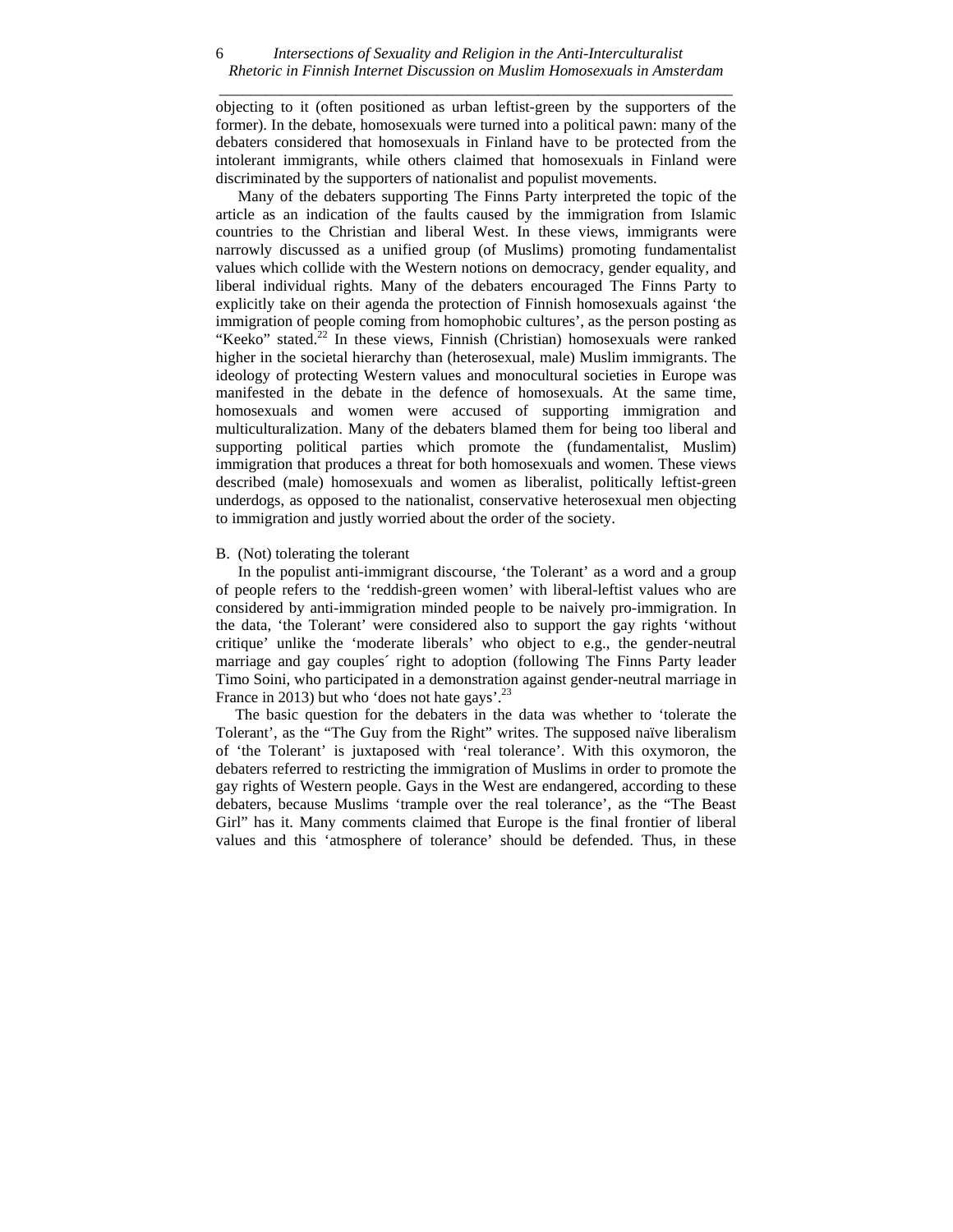comments the 'real tolerance' referred to 'Western' liberal attitudes toward homosexuals – but only when it promoted the restriction of immigration. In the data, 'tolerance' was only a buzzword with an empty meaning.

### C. Affective aggression

 In addition to the analytical party speech and rationally argued tolerance speech, the comments also included an affective discourse of aggression and threat. The discourse of aggression was emotionally construed as a counter-attack to liberal values. The comments embraced discussions on persecution on the basis of religion, of sending people to prison, of death sentences, and of burning people alive. Some debaters predicted that the long era of peace in Europe will soon be history, as the Shia and Sunni Muslims bring their battle to the continent. It was claimed that a wave of violence has hit Europe in the form of religious intolerance which has already burst as fulmination and violence against gay people. This comment from "AnimalFarm" illustrates the repeated argument:

> We have so few [Muslims] in Finland that they haven't dared to start campaigning according to their violent dogmatics yet. Let's hope the amount will be held in check so that we'll manage to avoid their aggression familiar elsewhere in Europe. Malmö, Berlin, Paris...<sup>24</sup>

Alternatively, some of the debaters in the data considered the Finnish nationalist right-wing activists to be a bigger threat to gays, liberal values, and European civilization than the extreme Islamists.<sup>25</sup> In both cases, instead to trying to stop the aggressive behaviour, it was constructed as an evident result of immigration.

#### **4. Discussion and conclusions**

The concept of intersectionality embraces the idea of intersections of diverse identity categories and their mutual co-production much like the idea of interaction of cultures is emphasized in the concept of interculturalism. As the paper indicates, intercultural encounters (or conflicts) include intersectional complexity: discussions on immigration reveal how the notions on religion, culture, political commitments, moral values, justice, gender, and sexuality are intertwined and produce hierarchical power structures between people. In the power hierarchy, some positions are uplifted, while some others are treated as subordinated. Discrimination based on sexual orientation and religion was explicit in the data. One of the commonly used discriminating rhetorical strategies was the essentialization of groups of people and their identity categories. Especially Muslims and Islam were often determined as an essentialist, unchanging, and monocultural entity. Even though the focus of the newspaper article was on Muslim homosexuals and their liberal life style in Amsterdam, the Finnish debaters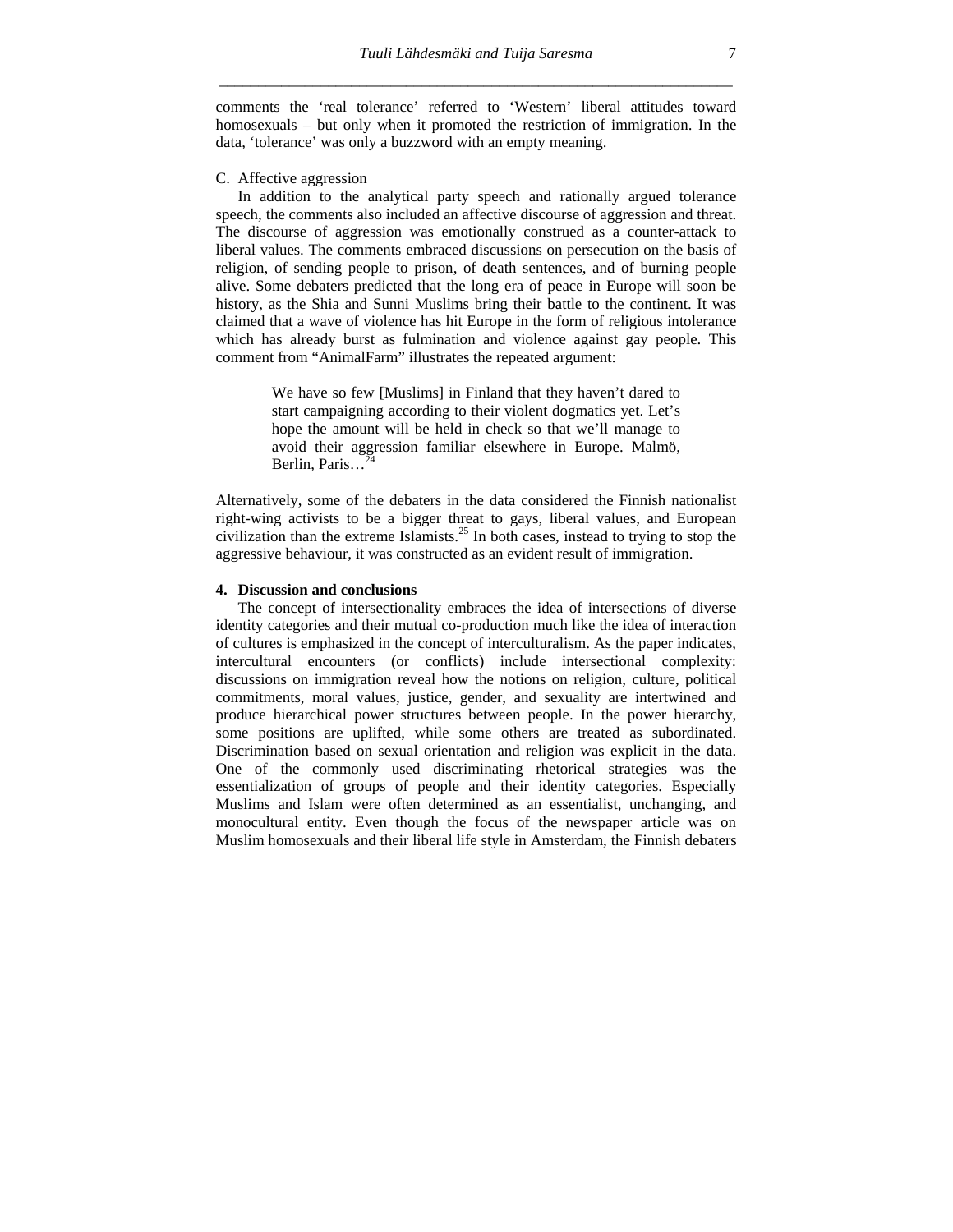did not discuss the inner diversity of Muslims and the adaptability of Islam, particularly as it relates to modernity, liberalism, and democracy in European societies.<sup>26</sup>

As the paper demonstrates, notions of gender and sexuality are topics which can be flexibility utilized in populist discourses. On the one hand, the populist discourses are often profoundly heteronormative in fostering the idea of nuclear family, traditional gender roles, and hierarchical gender binarity<sup>27</sup>. Thus, the populist discourses may include both implicit and explicit homophobic and chauvinist attitudes and the 'othering' of homosexuals and women. On the other hand, they may explicitly support gender equality and gay rights when the values promoted in the discourse are facing 'a bigger threat': immigration and Islam. In this case, the populist discourse can even aim to rhetorically normalize homosexuality and gender equality as an indication of developed Western rights and civilized values.

The online discussions enable a public dialogue about intercultural encounters. In the case of the paper, the dialogue lacked immigrant or Muslim participants. In the debate, the views on religion and sexuality polarized: instead of broadening the understanding on the complexity of the topic, the views narrowed to profoundly black-and-white notions of groups of people, identity categories, and their interaction. The idea and ideal of an intercultural dialogue seem not to work in online debates: instead of mutual and interactive dialogue, they rather strengthen the juxtaposition and polarization of opinions.

#### **Notes**

<sup>1</sup> The name of the party was retranslated as 'The Finns Party' after the Parliamentary election in 2011. Previously, the party used the translation 'The True Finns'.

 $2 \text{ In } 2012, 3.6\%$  of the population in Finland were foreigners with the Estonians, Russians, and Swedes as biggest nationality groups. 1.4% of the population were registered to a religious community other than the Lutheran or Eastern Orthodox Church. 31 278 people immigrated to the country. Statistics Finland, 'Population', updated Jan 17, 2014, http://www.stat.fi/tup/suoluk/suoluk\_vaesto\_en.html.

3 E.g., Gianfranco Pasquino, 'Populism and Democracy,' *Twenty-First Century Populism. The Spectre of Western European Democracy*, eds. Daniele Albertazzi and Duncan McDonnell (Hampshire: Palgrave MacMillan, 2008), 15–29; Ernesto Laclau, *On Populist Reason* (London: Verso, 2005). 4

Laclau, *On Populist Reason*. 5

 Katariina Mäkinen, 'Rajoja ja säröjä. Talous maahanmuuttovastaisessa keskustelussa,' *Poliittinen talous* 1.1 (2013),

http://www.poliittinentalous.fi/ojs/index.php/poltal/article/view/2.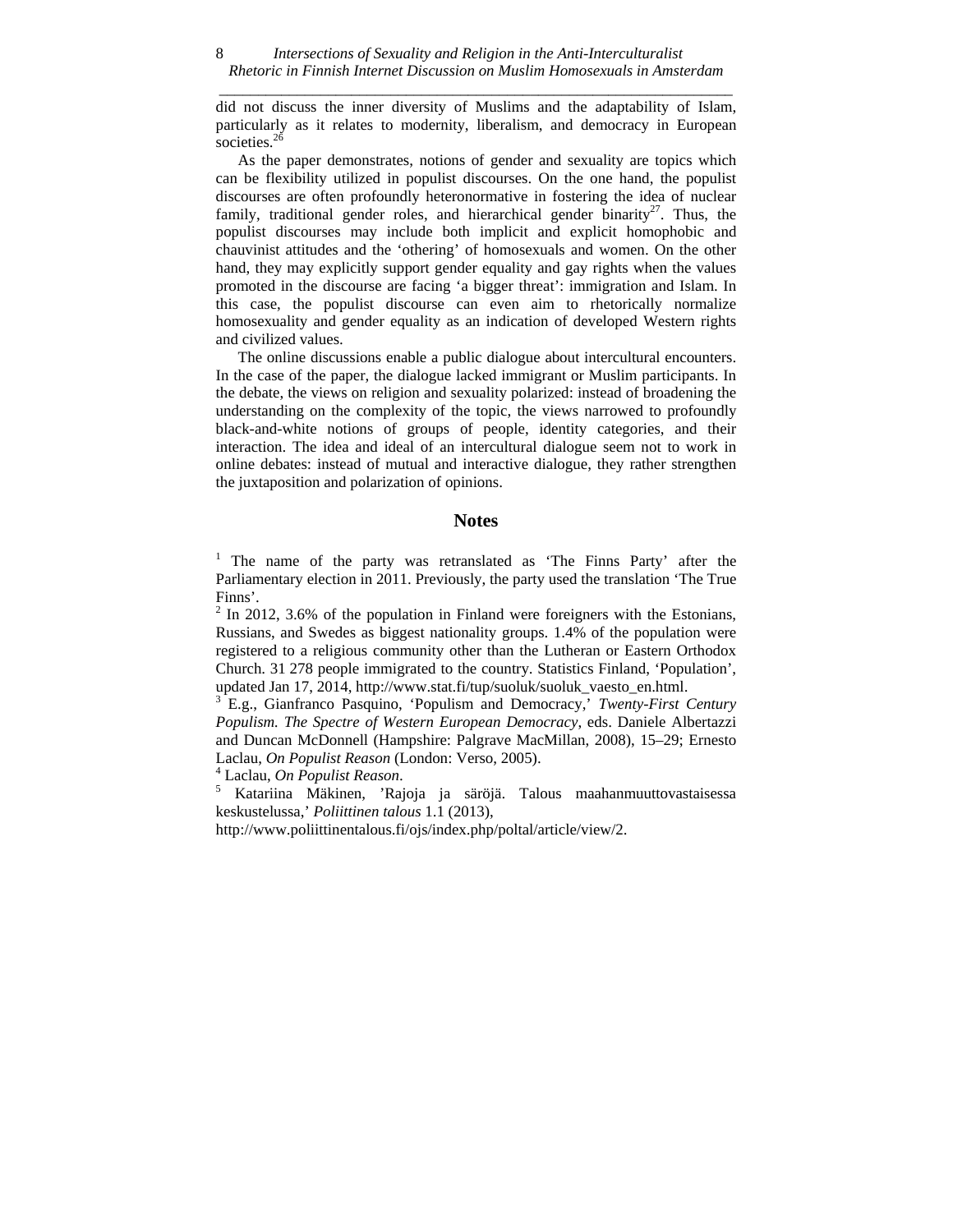6 James Farr, 'Understanding Conceptual Change Politically,' *Political Innovation and Conceptual Change*, eds. Terence Ball, James Farr and Russell L. Hanson (Cambridge: Cambridge University Press, 1989), 31.

7 William Isaacs, Dialogi ja yhdessä ajattelemisen taito (Helsinki: Kauppakaari, 2001), 40.

8 Sanna Karkulehto, Tuija Saresma, Hannele Harjunen and Johanna Kantola, 'Intersektionaalisuus metodologiana ja performatiivisen intersektionaalisuuden haaste,' *Naistutkimus-Kvinnoforskning* 25. 4 (2012): 17–28. 9

 $9$  Kimberlé Crenshaw, 'Mapping the Margins: Intersectionality, Identity Politics, and Violence against Women of Color,' *Stanford Law Review* 43.6 (1991): 1241– 1299.

<sup>10</sup> Kathy Davis, 'Intersectionality as Buzzword. A Sociology of Science Perspective on What Makes a Feminist Theory Succesful,' *Feminist Theory* 9.1 (2008): 67–85.

11 Suvi Keskinen, 'Antifeminism and White Identity Politics. Political Antagonisms in Radical Right-Wing Populist and Anti-Immigration Rhetoric in Finland,' *Nordic Journal of Migration Research* 3.4 (2013): 225–232; Thomas Hübinette and Catrin Lundström, 'Sweden after the Recent Election: the Doublebinding Power of Swedish Whiteness through the Mourning of the Loss of "Old Sweden" and the Passing of "Good Sweden",' *NORA–Nordic Journal of Feminist and Gender Research* 19.1 (2011): 42–52.

<sup>12</sup> Ov Cristian Norocel, *Our People – A Tight-Knit Family under the Same* Protective Roof. A Critical Study of Gendered Conceptual Metaphors at Work in *Radical Right Populism* (Helsinki: University of Helsinki, 2013), 34; Diana Mulinari and Anders Neergard, 'Violence, Racism, and the Political Arena: A Scandinavian Dilemma,' *NORA–Nordic Journal of Feminist and Gender Research* 20.1 (2012): 12–18.

13 With exceptions like e.g., Tuija Saresma, 'Miesten tasa-arvo ja kaunapuhe blogikeskustelussa,' *Sukupuoli nyt! Purkamisia ja neuvotteluja*, eds. Hannele Harjunen and Tuija Saresma (Jyväskylä: Kampus Kustannus, 2012), 13–34; Norocel, *Our People – A Tight-Knit Family under the Same Protective Roof.* <sup>14</sup> Sanna Karkulehto, Tuija Saresma, Hannele Harjunen and Johanna Kantola,

Johanna, 'Intersektionaalisuus metodologiana ja performatiivisen intersektionaalisuuden haaste'.

<sup>15</sup> Juris Pupcenoks and Ruan McCabe, 'The Rise of the Fringe: Right Wing

Populists, Islamists and Politics in the UK.,' *Journal of Muslim Minority Affairs* 33.2 (2013): 171.

<sup>16</sup> Hallvard Moe, 'Mapping the Norwegian Blogosphere: Methodological Challenges in Internationalizing Internet Research,' *SAGE Internet Research Methods*, ed. Jason Hughes (London: Sage, 2011), IV125–IV143; Jaakko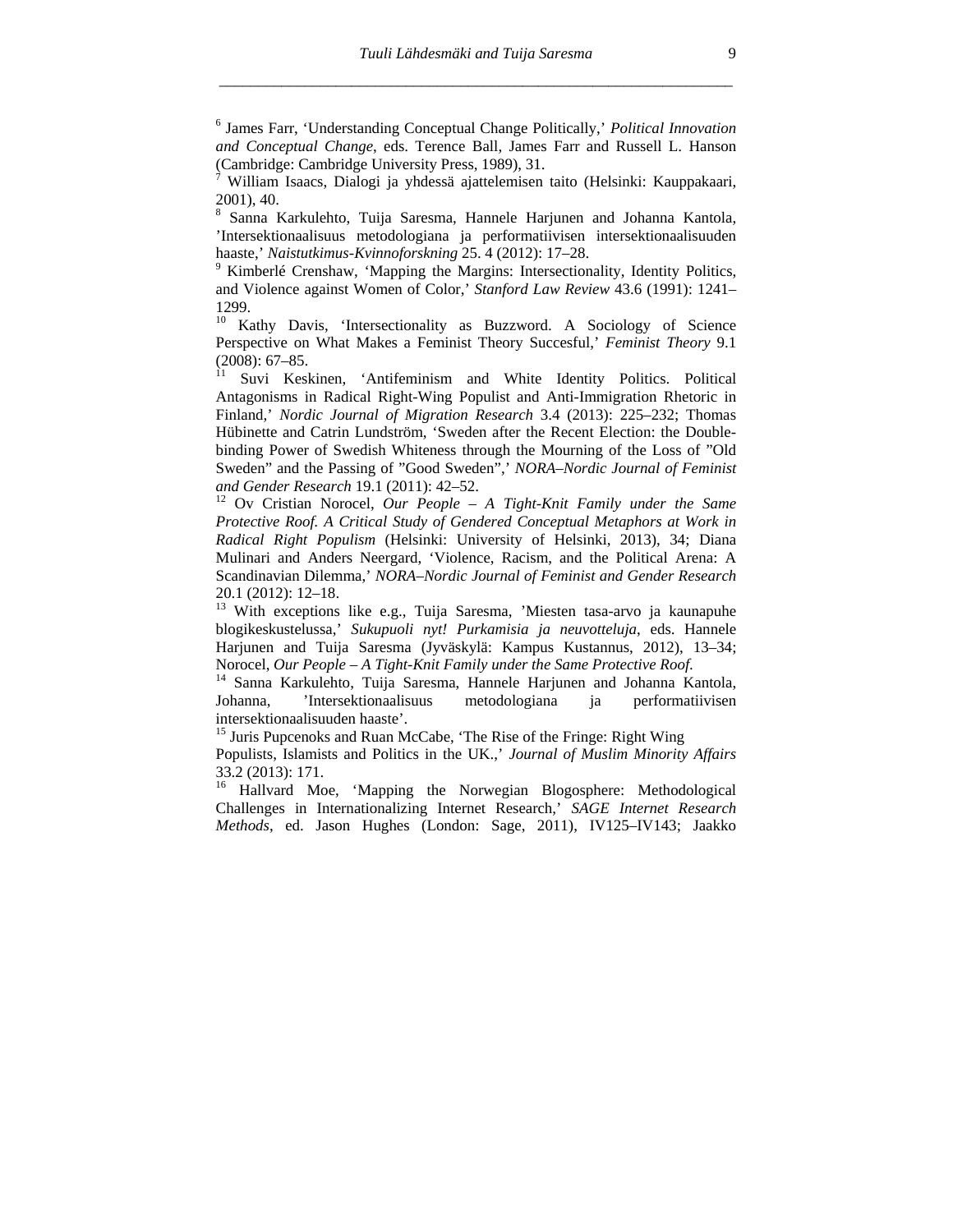Suominen, Sari Östman and Petri Saakikoski, *Sosiaalisen median lyhyt historia* (Helsinki: Gaudeamus, 2013).

 $17$  The main article in *Helsingin Sanomat* included two other articles on the same topic: 'Isjed Hussain: "God made me gay"', by Kaisa Viitanen, and 'Seta – LGBTI Rights in Finland: The juxtaposition of gays and Muslims is not shown in Finland' by Juha Peurala. In addition, the online version of the newspaper included an article 'Döne Fil: "I am lesbian, but I can still pray"', by Kaisa Viitanen. The articles in *Helsingin Sanomat* also produced discussion on several other Finnish online discussion fora and blogs.

<sup>18</sup> Viitanen 2013.

 $19$  There was one exception to this 'presumption of heterosexuality': one of the debaters explicitly declared being gay and demonstrated his knowledge on European gay culture and history.

 $20$  The comments were usually between one to ten sentences long and were mostly categorized as a whole; in some cases, if the posted comment included several sections, they were divided into two or more categories.

 $21$  The fourth category (embracing manifold intertextual references) consisted of tens of comments defending the Member of the Finnish Parliament Jussi Halla-aho, who was mentioned in the newspaper article, and a couple of comments attacking the journalist Umayya Abu-Hanna, who had declared Finland to be a racist country before moving to Amsterdam only a couple of months before the journal article was published. The fifth category comprised of only 5 comments and the sixth category only of 4 comments. We will not analyse the last three categories here due to lack of space. However, gender in general will be discussed as an important intersection in the conclusions of the paper.

 $^{22}$  Quotations in the paper are from the comments written in March 3, 2013 on the online discussion section of the article 'Hollannin vapaamielisyydellä on varjopuoli' by Kaisa Viitanen, published in *Helsingin Sanomat*, Mar 3, 2013, http://www.hs.fi/sunnuntai/a1362200088627.<br><sup>23</sup> Many of the people criticizing the current immigration policies in Finland are

also against gender-neutral marriage and adoption rights for gay couples. E.g., the program of the Finns Party in the previous parliamentary election in 2011 included a clear comment on gender-neutral marriage and gay couples´ rights for adoption: the party does not accept them.

 $^{24}$  AnimalFarm 2013. A comment published March 3, 2013 on the online discussion of the article 'Hollannin vapaamielisyydellä on varjopuoli' in *Helsingin Sanomat*, viewed 11.4.2014, //www.hs.fi/sunnuntai/a1362200088627. 25 The frequency of Finnish domestic violence – drunken husbands beating their

wives – was brought out by the debaters who considered the Finnish nationalist right-wing activists as a bigger threat to Finnish society than Islamists. The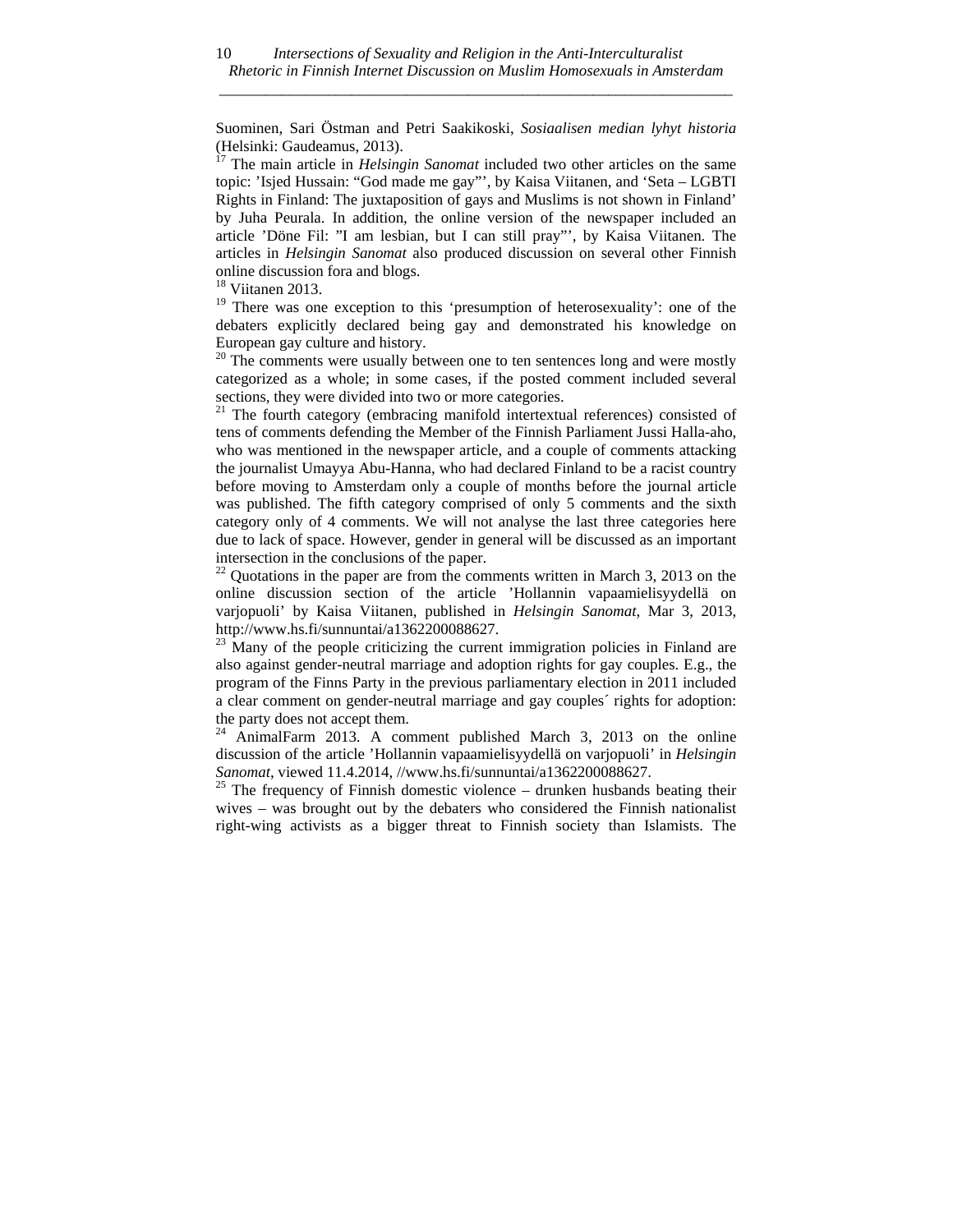debaters objecting Muslim immigration replied by noting that the Finnish wifebeaters do not use the *Bible*, like the Muslims use the *Quran*, as a justification for violence.

<sup>26</sup> See discussion on the diversity and adaptation of Islam e.g., Ahmet Yukleyen, 'Localizing Islam in Europe: Religious Activism among Turkish Islamic Organizations in the Netherlands,' *Journal of Muslim Minority Affairs* 29.3 (2009): 291–309.

27 Norocel, *Our People – A Tight-Knit Family under the Same Protective Roof*, 21.

## **Bibliography**

AnimalFarm 2013. A comment published March 3, 2013 on the online discussion of the article 'Hollannin vapaamielisyydellä on varjopuoli' in *Helsingin Sanomat*. Viewed 11.4.2014, //www.hs.fi/sunnuntai/a1362200088627.

Crenshaw, Kimberlé. 'Mapping the Margins: Intersectionality, Identity Politics, and Violence against Women of Color.' *Stanford Law Review* 43.6(1991): 1241– 1299.

Davis, Kathy. 'Intersectionality as Buzzword. A Sociology of Science Perspective on What Makes a Feminist Theory Succesful.' *Feminist Theory* 9.1(2008): 67–85.

Farr, James. 'Understanding Conceptual Change Politically.' *Political Innovation and Conceptual Change*, edited by Terence Ball, James Farr and Russell L. Hanson, 24–49. Cambridge: Cambridge University Press, 1989.

Hübinette, Thomas and Catrin Lundström. 'Sweden after the Recent Election: the Double-binding Power of Swedish Whiteness through the Mourning of the Loss of "Old Sweden" and the Passing of "Good Sweden".' *NORA–Nordic Journal of Feminist and Gender Research* 19.1(2011): 42–52.

Isaacs, William. *Dialogi ja yhdessä ajattelemisen taito*. Helsinki: Kauppakaari, 2001.

Karkulehto, Sanna, Tuija Saresma, Hannele Harjunen and Johanna Kantola. 'Intersektionaalisuus metodologiana ja performatiivisen intersektionaalisuuden haaste.' *Naistutkimus-Kvinnoforskning* 25. 4(2012): 17–28.

Keskinen, Suvi. 'Antifeminism and White Identity Politics. Political Antagonisms in Radical Right-Wing Populist and Anti-Immigration Rhetoric in Finland.' *Nordic Journal of Migration Research* 3.4(2013): 225–232.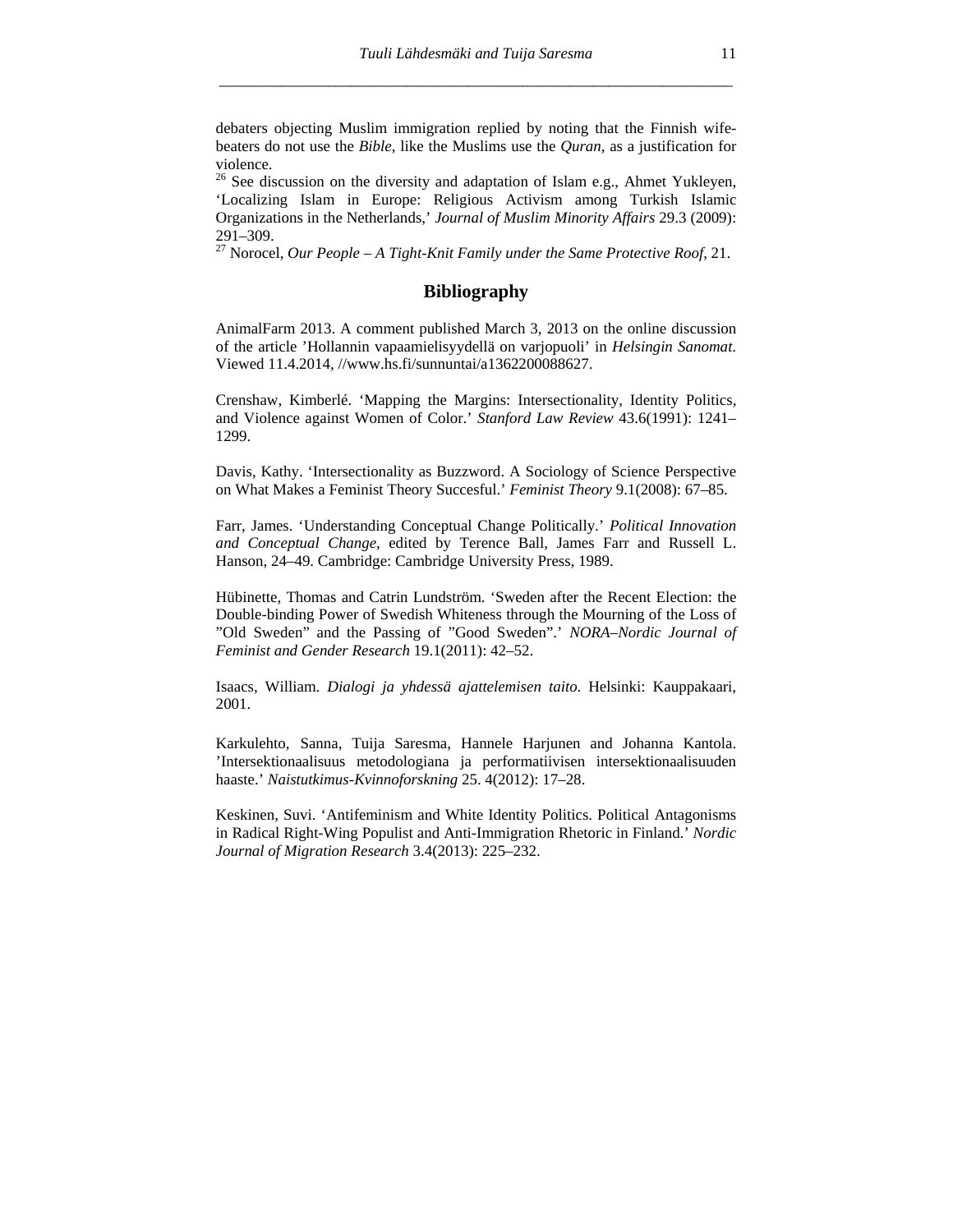Laclau, Ernesto. *On Populist Reason*. London: Verso, 2005.

Mäkinen, Katariina. 'Rajoja ja säröjä. Talous maahanmuuttovastaisessa keskustelussa,' Poliittinen talous 1.1(2013). Viewed 17 Feb 2014. http://www.poliittinentalous.fi/ojs/index.php/poltal/article/view/2.

Moe, Hallvard. 'Mapping the Norwegian Blogosphere: Methodological Challenges in Internationalizing Internet Research.' *SAGE Internet Research Methods*, edited by Jason Hughes, IV125–IV143. London: Sage, 2011.

Mulinari, Diana and Anders Neergard. 'Violence, Racism, and the Political Arena: A Scandinavian Dilemma.' *NORA–Nordic Journal of Feminist and Gender Research* 20.1(2012): 12–18.

Norocel, Ov Christian. *Our People – a Tight-knit Family under the Same*  Protective Roof. A Critical Study of Gendered Conceptual Metaphors at Work in *Radical Right Populism*. Helsinki: University of Helsinki, 2013.

Pasquino, Gianfranco. 'Populism and Democracy.' *Twenty-First Century Populism. The Spectre of Western European Democracy*, edited by Daniele Albertazzi and Duncan McDonnell, 15–29. Hampshire: Palgrave MacMillan, 2008.

Pupcenoks, Juris and Ruan McCabe. 'The Rise of the Fringe: Right Wing Populists, Islamists and Politics in the UK..' *Journal of Muslim Minority Affairs* 33.2(2013): 171–184.

Saresma, Tuija. 'Miesten tasa-arvo ja kaunapuhe blogikeskustelussa.' *Sukupuoli nyt! Purkamisia ja neuvotteluja*, edited by Hannele Harjunen and Tuija Saresma, 13–34. Jyväskylä: Kampus Kustannus, 2012.

Statistics Finland. 'Population.' Updated Jan 17, 2014. Viewed 17 Feb 2014. http://www.stat.fi/tup/suoluk/suoluk\_vaesto\_en.html.

Suominen, Jaakko, Sari Östman and Petri Saakikoski. *Sosiaalisen median lyhyt historia*. Helsinki: Gaudeamus, 2013.

Viitanen, Kaisa. 'Hollannin vapaamielisyydellä on varjopuoli.' *Helsingin Sanomat* 3 Mar 2013, Sunday Supplement. Viewed 17 Feb 2014. http://www.hs.fi/sunnuntai/a1362200088627.